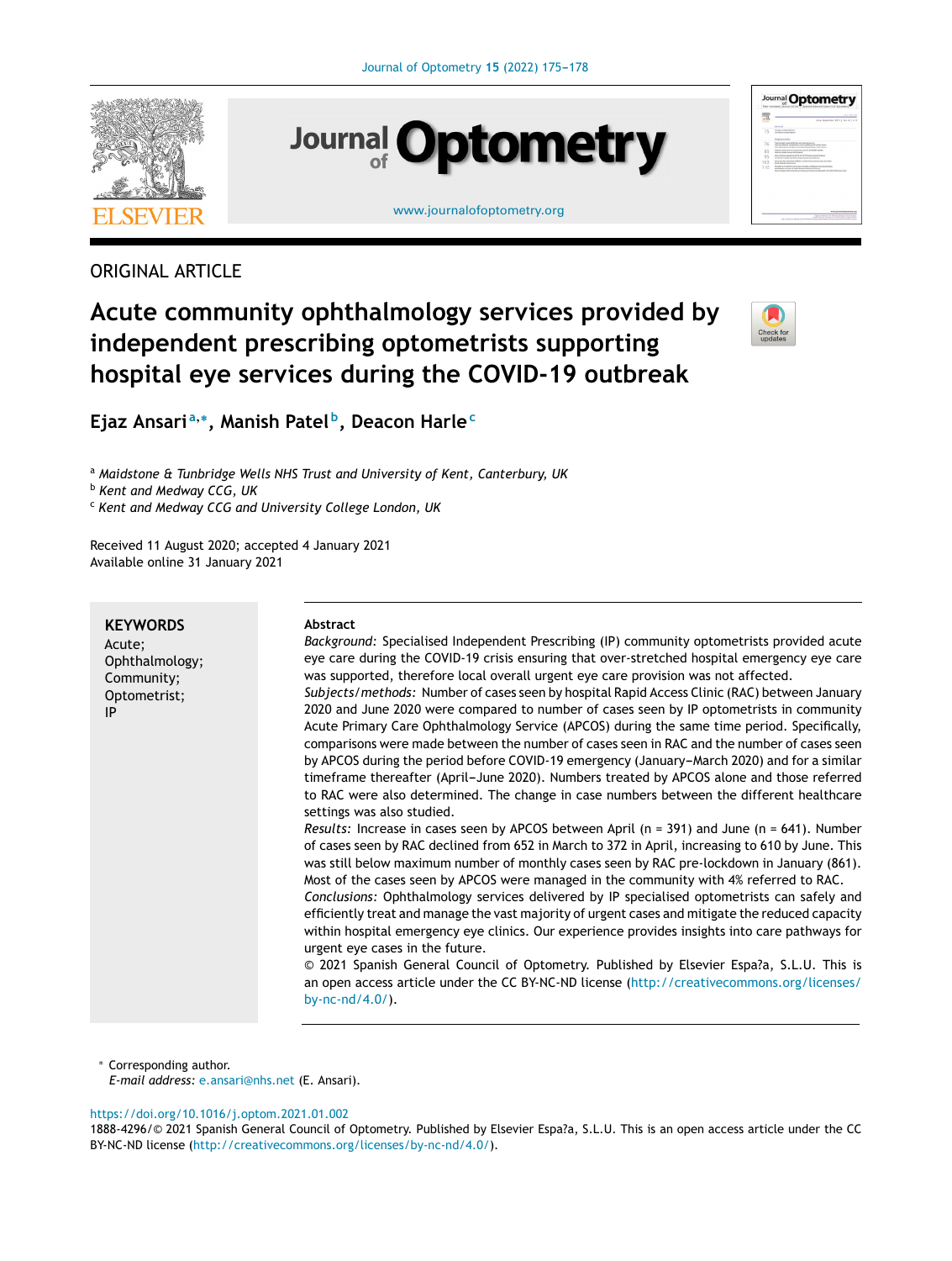#### **Introduction**

At the start of the COVID-19 emergency, eye departments up and down the country were faced with the challenge of providing safe and high quality eye care in a much higher risk environment. The increased risks posed by the global health threat of COVID-19 are not only to patients, but to healthcare staff, particularly those in ophthalmic units.<sup>[1](#page-3-0)</sup>

The emphasis was shifted from providing mainly elective services to emergency services. The Rapid Access Clinic (RAC) at Maidstone & Tunbridge Wells NHS Trust delivers emergency eye care to a region that serves a large population of 1.2 million, with diverse demographics.

In our region (West Kent, Medway, Swale, Dartford and Gravesham, Northern Parishes of East Sussex and South East London falling within Kent), the only hospital based fulltime emergency eye care service is provided by RAC, based at Maidstone Hospital, i.e. normal office hours and on-call facilities after hours, seven days a week. This department has seen a huge surge in demand over the years, but it became very clear that the traditional ways of providing such a service had to change drastically in light of the COVD-19 pandemic.

Fortunately, the department has forged very strong links with community providers since 2005. Since the inception of the Community Ophthalmology Team (COT), many suitable patients with chronic eye conditions have been repatriated to the community for onward care by specialised and highly trained optometrists and GP. From this service, the Acute Primary Care Ophthalmology Service (APCOS) was developed. This is delivered by the specialist registered therapeutic COT optometrists who hold Independent Prescribing (IP) qualifications.

We describe our experiences of re-organising the emergency eye services for our region. In particular, we discuss the lessons learnt, which have important implications on how such facilities could be delivered in the future and show that increased use of community ophthalmology services can mitigate reduced urgent eye care patient activity in the hospital eye service.

#### **Methods**

Anonymised data were collected by APCOS providers and by RAC on numbers of cases attending the service every month in the periods January-March, pre lockdown, and April-June 2020, lockdown, both inclusive. Additional data included the number of cases seen treated and discharged by APCOS and the number referred to HES (hospital eye service). The diagnosis of these cases was also recorded (Tables1 and 2). APCOS and RAC used the same diagnostic criteria.

RAC data was collected for the number of cases seen in the period April-June 2020 inclusive. For comparison, the same data was collected for the period January-March 2020 inclusive. These data are readily available from RAC appointment diary, paper notes and electronic notes (''enotes'').

A dedicated e-mail receives referrals from optometrists, NHS 111, A & E, RAC and GPs. These are triaged immediately on a rota by APCOS team members and booked by a dedicated primary care booking service to the most local

176

| Table 1 | Cases managed by APCOS. |  |
|---------|-------------------------|--|
|---------|-------------------------|--|

| Treat and manage acute conditions          |                                    |
|--------------------------------------------|------------------------------------|
| • Red eye/painful eye                      | • Conjunctivitis                   |
| • Acute eyelid problems                    | • Episcleritis/ scleritis          |
| • Photophobia                              | $\bullet$ Iritis                   |
| • Visual disturbance                       | • Blepharitis                      |
| • Partial loss of vision                   | • Foreign bodies                   |
| • Recent onset blurred<br>vision           | $\bullet$ Arc eye                  |
| • Flashes and floaters<br>(onset <2 weeks) | • Posterior vitreous<br>detachment |
| • Dacryocystitis/<br>dacryoadenitis        | • Keratitis and Corneal<br>ulcer   |
| $\blacksquare$ Trichiasis                  | • Anterior Uveitis                 |
|                                            |                                    |

| $\bullet$ chemical injury                         |                                                        |
|---------------------------------------------------|--------------------------------------------------------|
| • Suspected penetrating<br>injury/serious trauma  | • Acute glaucoma                                       |
| • Retinal detachment                              | • Orbital cellulitis                                   |
| • Wet age-related macular<br>degeneration         | • Giant cell arteritis                                 |
| • Complete loss of vision $-$<br>of unknown cause | $\bullet$ Post-op<br>endophthalmitis                   |
| • Diplopia, oculomotor<br>nerve palsies           | $\bullet$ Intermediate and<br><b>Posterior Uveitis</b> |

**Table 2** Cases to be referred on triage directly to RAC.

• Chemical injury

APCOS provider to the patient. Case types (Tables 1 and 2) not suitable for APCOS are forwarded directly to the RAC by e-mail. The APCOS triage e-mail is checked at least hourly Monday-Friday. Referrals are seen the same day, and up to 36 h to allow for Sundays off.

During the pandemic crisis, the case appointments directly attending the hospital were reviewed by a consultant ophthalmologist. These were sub-divided into phone/ video consultations and face to face consultations. The face to face consultation were limited within the hospital eye service and an increasing case load was directed towards community providers. A fast-track system is in place in the event that a case seen by APCOS is subsequently deemed to require HES assessment. The fast-track system ensures same day review in RAC for such cases.

nerve palsies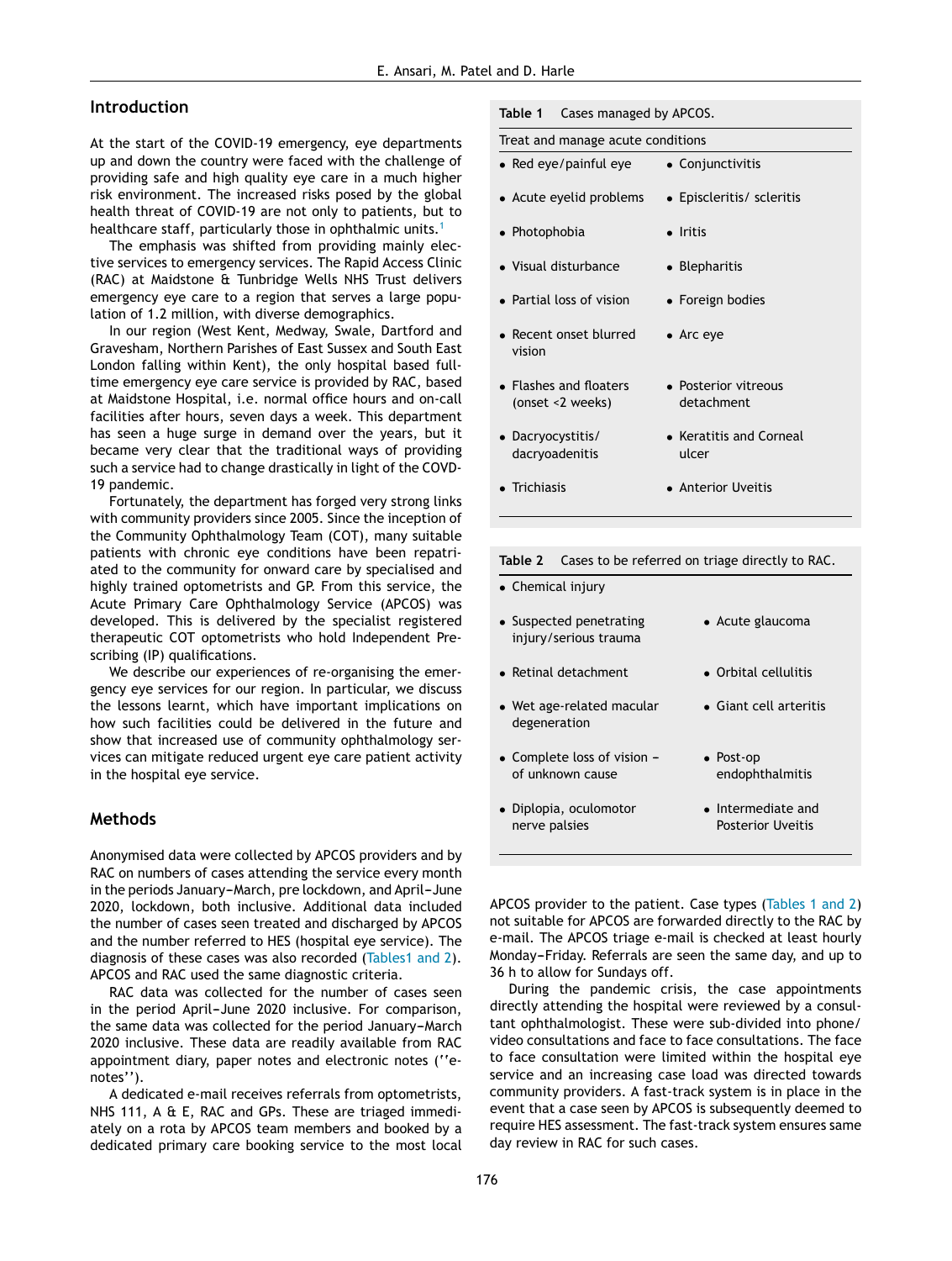<span id="page-2-0"></span>**Table 3** Total numbers of cases seen in the different care settings.

|      | Hospital | Community | Total |
|------|----------|-----------|-------|
| Jan  | 861      | 371       | 1232  |
| Feb  | 704      | 339       | 1043  |
| Mar  | 652      | 304       | 956   |
| Apr  | 372      | 391       | 763   |
| May  | 507      | 508       | 1015  |
| June | 610      | 641       | 1251  |



**Fig. 1** Graph summarising cases seen by RAC, APCOS and the total caseload. (RAC + APCOS) between January and June 2020.

#### **Results**

There was a steady increase in the number of cases seen by APCOS during the study period. This was matched by a decline in the number of cases seen by RAC. The numbers seen in RAC steadily rose in May and June, but not to the maximum pre-lockdown levels of January (Table 3). The numbers seen in the community also rose during this period of time.

Although there was a dip in the total (APCOS + RAC) cases seen in April at the start of the lockdown period, this normalised in May and June by which time pre-lockdown total case numbers were observed (Table 3; Fig. 1).

Before the lockdown period, there was a disparity between the numbers seen in RAC and in APCOS, with the majority of cases being seen in RAC. From April to June, this disparity was no longer evident with similar numbers being seen in both care settings (Fig. 1).

Between January and June, the percentage of cases managed fully in the community ranged from 95-97%. Critically,

during the lockdown phase, between 95-96% were managed to resolution in the community (Table 4).

#### **Discussion**

From an early stage during the response to the COVD-19 pandemic, the Ophthalmology department had to maximise patient safety measures in line with Trust and national guidance.<sup>[2](#page-3-0)</sup> The particular susceptibility of ophthalmologists<sup>[3,4](#page-3-0)</sup> and of their mostly elderly patients, to infection, alerted us to augment safety measures, which included reducing the flow of people through the department. Even in the pre-COVID era, secondary hospital based settings were known to be sources of healthcare associated infections.<sup>[5](#page-3-0)</sup> Primary eye care services have robust infection control procedures in place. $6,7$  It was clear that a safer option to see urgent cases would be to utilise the community eye services, thereby reducing footfall in the acute hospital setting.

The Acute Primary Care Ophthalmology Service (APCOS) provided an efficient and effective means of assessing and treating urgent ophthalmology referrals outside the hospital eye service (HES). The reduced number of cases seen in HES in the wake of the COVID-19 crisis was mitigated by the increased number of cases seen in the community, i.e. the existing capacity in APCOS had margin to accommodate the extra numbers.

In comparison to the pre-lockdown period before March 23rd 2020, there was only a slight decrease in total number of cases (APCOS + HES) seen in March and April, building up to pre-lockdown levels by M[a](#page-3-0)y. Other ophthalmology units<sup>8</sup> and other specialities (A&E Attendances and Emergency Admissions April 2020 Statistical Commentary, NHS England) have seen patients delaying seeking emergency care. Our local service has not had this experience because of increasing acute eye care capacity in a pre-existing community ophthalmology service.

Community Ophthalmology services delivered by IP qualified therapeutic optometrists provide urgent eye care in the community following nationally agreed frameworks (Clinical Council for Eye Care Health Commissioning, November 2018). The use of specialist registered therapeutic IP optometrists within community ophthalmology services sits apart from entry level primary eye care services such as Minor Eye Care Services (MECS) or COVID-19 Urgent Eyecare Service (CUES) by empowering the IP optometrist to medically treat and manage. This allowed more urgent cases to be diverted to the community where the vast majority were

|       | Total seen in<br>community | Referred to<br>hospital urgently | Referred to hospital<br>routinely | % managed in<br>community |
|-------|----------------------------|----------------------------------|-----------------------------------|---------------------------|
| Jan   | 371                        | 11                               |                                   | 95%                       |
| Feb   | 339                        |                                  |                                   | 96%                       |
| March | 304                        |                                  |                                   | 97%                       |
| April | 391                        | 13                               |                                   | 96%                       |
| May   | 508                        | 15                               |                                   | 96%                       |
| June  | 641                        | 15                               |                                   | 95%                       |

**Table 4** Outcomes of cases seen by APCOS.